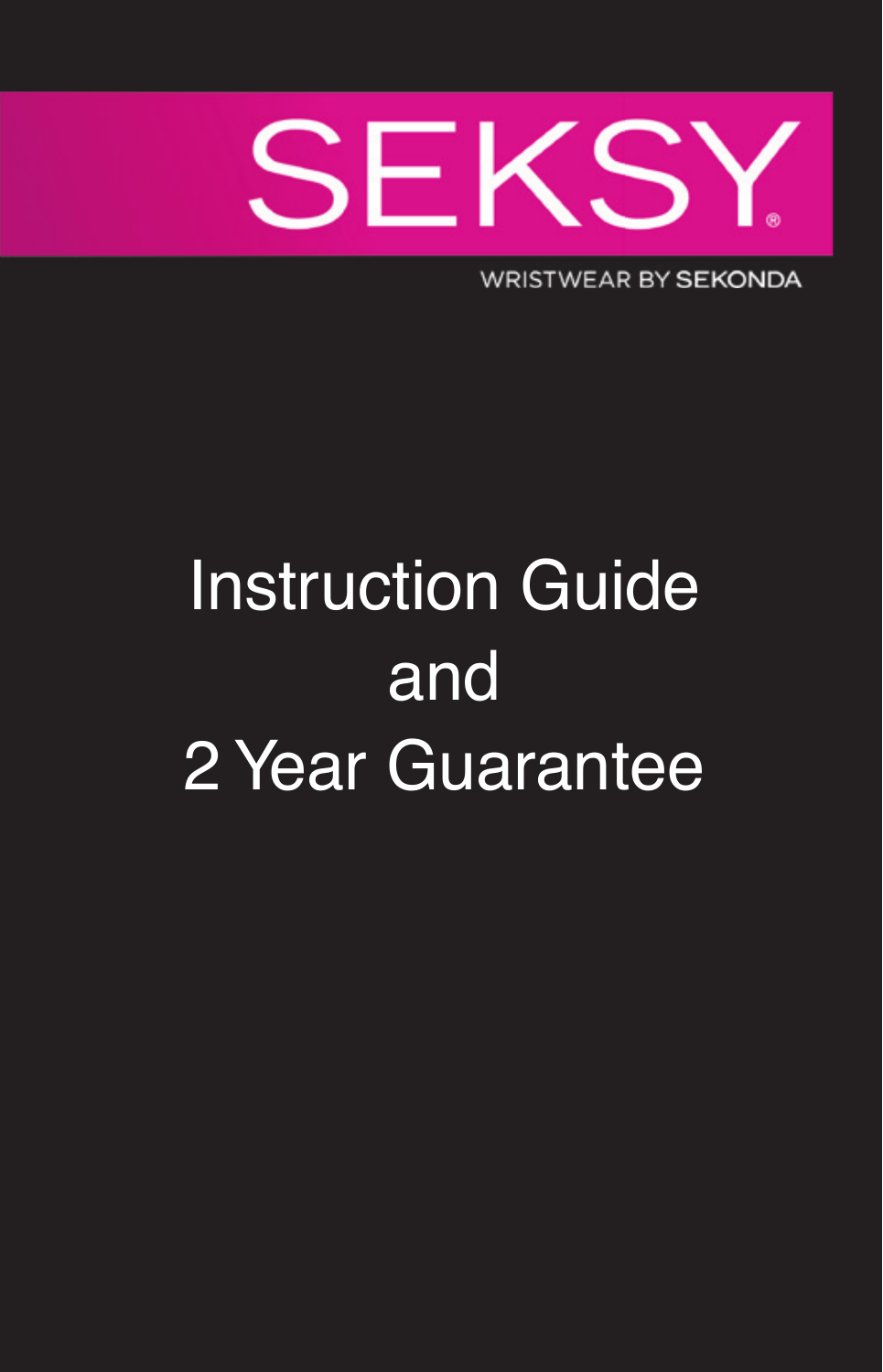#### **Contents**

| 1              | Service and Repairs/     |
|----------------|--------------------------|
|                | Setting the Time - AM/PM |
| $\overline{2}$ | <b>Water Resistancy</b>  |
| $3 - 12$       | Operation and Adjustment |

For free bracelet adjusting service, return the watch to the address below.

T.P. (UK) Ltd, Alexander House, Chartwell Drive, Wigston, Leicester LE18 2EZ

**For maximum protection, please keep your watch in its presentation box when not in use.**

#### **Important Note**

It is important to identify your watch correctly. If, after reading this Instruction Guide, you have any further questions regarding the use, operation or adjustment of your watch, please call us during office hours on **0116 288 2500**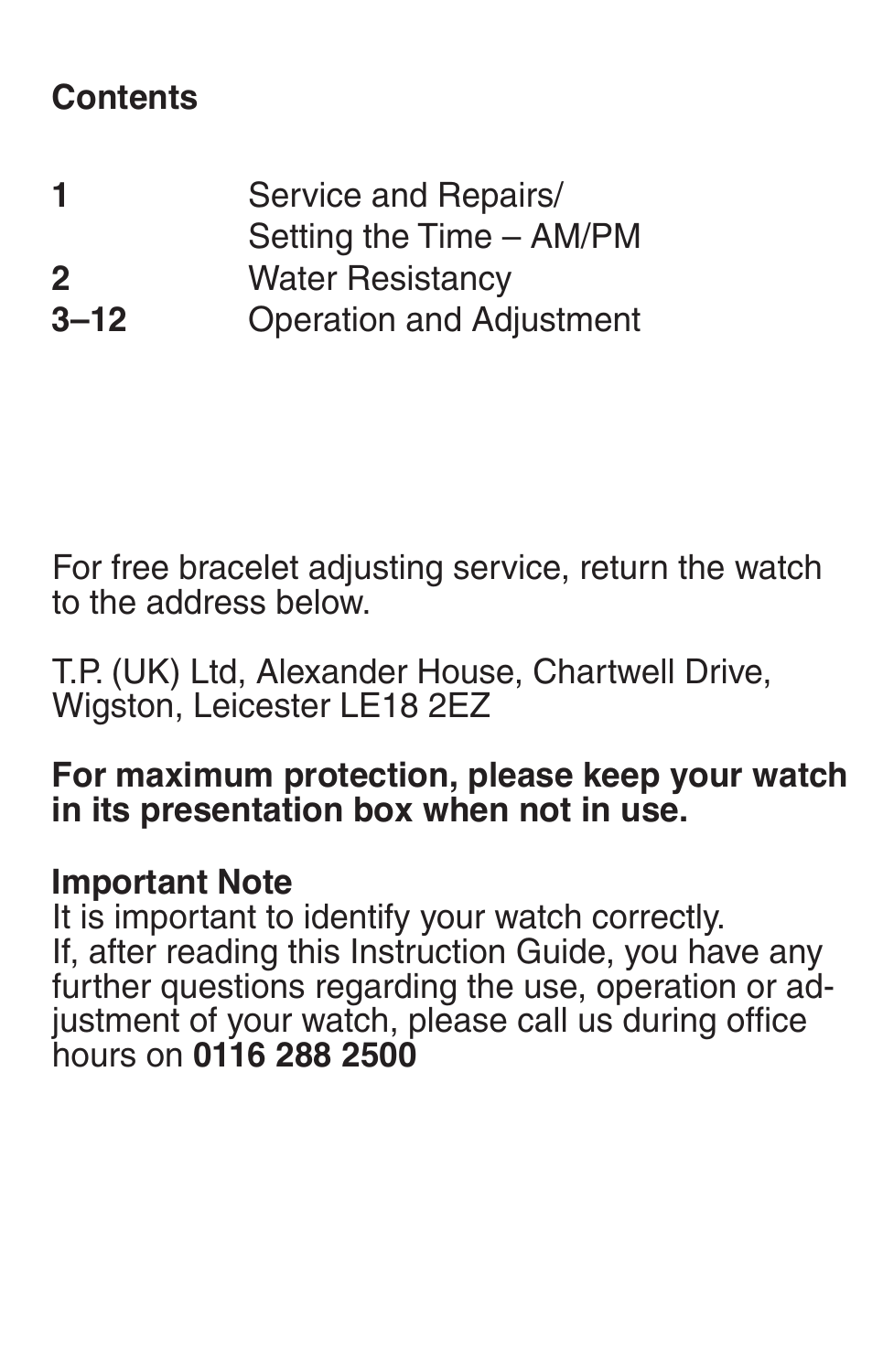## ✁ **SERVICE AND REPAIRS**

Your SEKONDA watch is guaranteed against defects in materials and workmanship for a period of **2 years** from the date of purchase. During this period, we will exchange or repair, at our discretion, any defective components.

#### **IMPORTANT –** Not covered by Guarantee

- 1. Batteries, straps and bracelets.
- 2. Damage caused by accident, misuse or lack of care.
- 3. Water penetration except in watches marked
- as "Water Resistant". (see page 2).

#### **SERVICING AND REPAIRS UNDER GUARANTEE**

Please post your watch, together with the Retailer's Sales Receipt or Proof of Purchase, the completed Guarantee slip on the back cover of this booklet, and a brief note to explain the nature of the fault, by Registered Post or Recorded Delivery to the address shown. Do not send the presentation box as this will not be returned.

#### **SERVICING AND REPAIRS OUTSIDE OF GUARANTEE**

Available at a reasonable charge after an estimate has been sent by SEKONDA. Send your watch to us by Registered Post or Recorded Delivery to the address shown on the inside front cover.

#### **SETTING THE CORRECT TIME (AM/PM) – DATE WATCHES**

- If the DATE changes when the hands are turned past 12 o'clock, the time shown is "am".
	- If the DATE does not change, the time shown is "pm".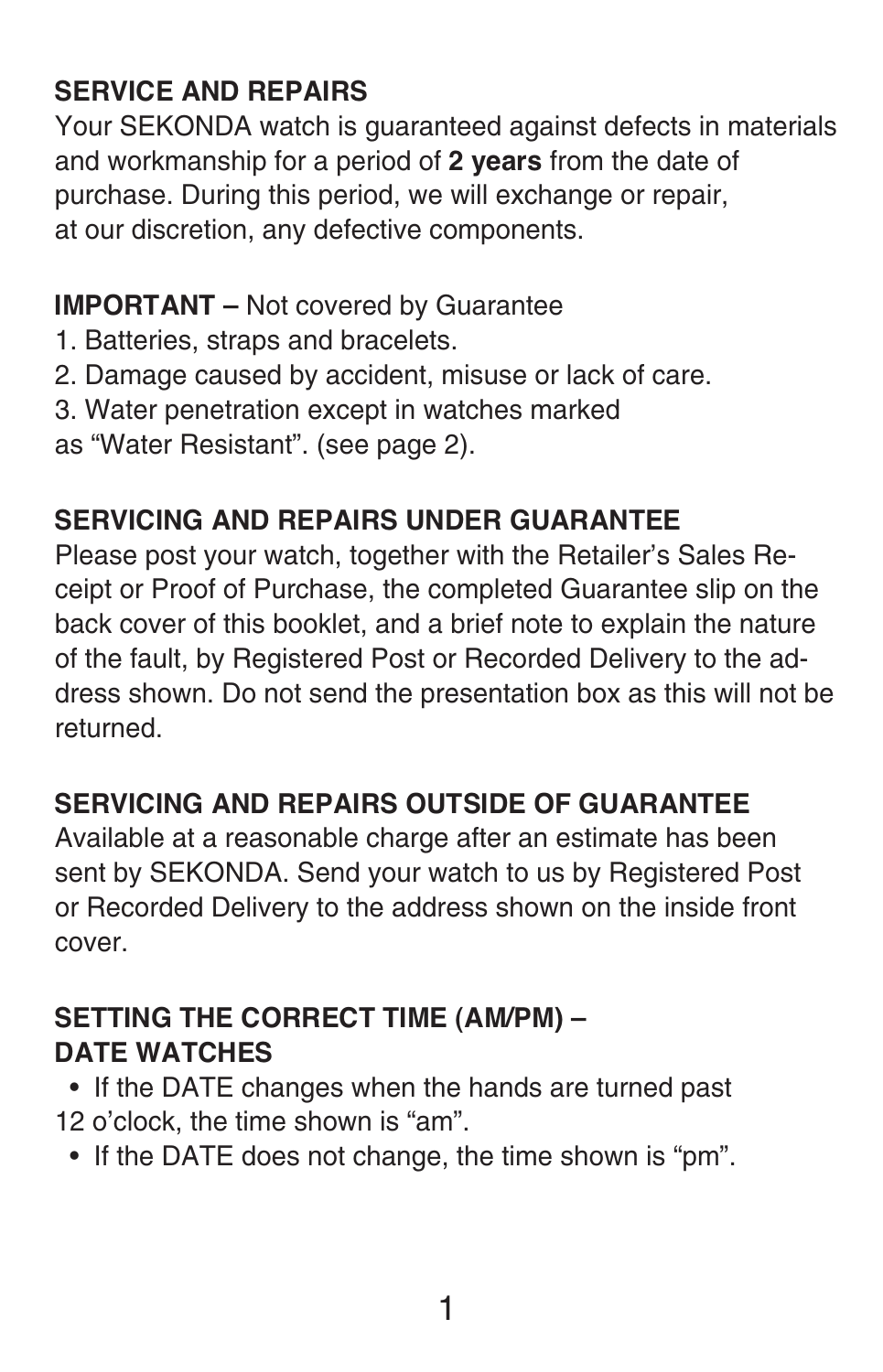**WATER RESISTANCY** If your watch is water resistant, it will clearly state "Water Resistant" or have a static water pressure indication (eg "30/50/100 metres") on the dial and/or case back.

If it is NOT marked as water resistant, it should not be allowed to come into contact with water or be worn in conditions that could expose it to moisture (eg washing, heavy rain etc). Certain chemicals in water may damage the watch seals. To maintain its water resistance, we recommend that your watch is serviced and re-sealed at least every 12 months by SEKONDA.

**IMPORTANT** Buttons must not be operated while in contact with water.

#### **WATER RESISTANT or RESISTANT TO 30 METRES**

Suitable for normal everyday use and will resist exposure to splashes and rain; it is NOT designed to be used while bathing or swimming. **WATER RESISTANT TO 50 METRES** As 30 metres plus bathing or swimming. **WATER RESISTANT TO 100 METRES** As 50 metres plus poolside diving and snorkelling. but NOT highboard or scuba diving. **WATER RESISTANT TO 200 METRES** As 100 metres plus scuba diving, but NOT high board

diving.

#### **MODELS WITH A SCREW-DOWN CROWN (BUTTON)**

Unlock the crown by turning it anti-clockwise until free. Lock it by pressing in while turning clockwise. WATER RESISTANCE is lost when the crown is in the UN-LOCKED position.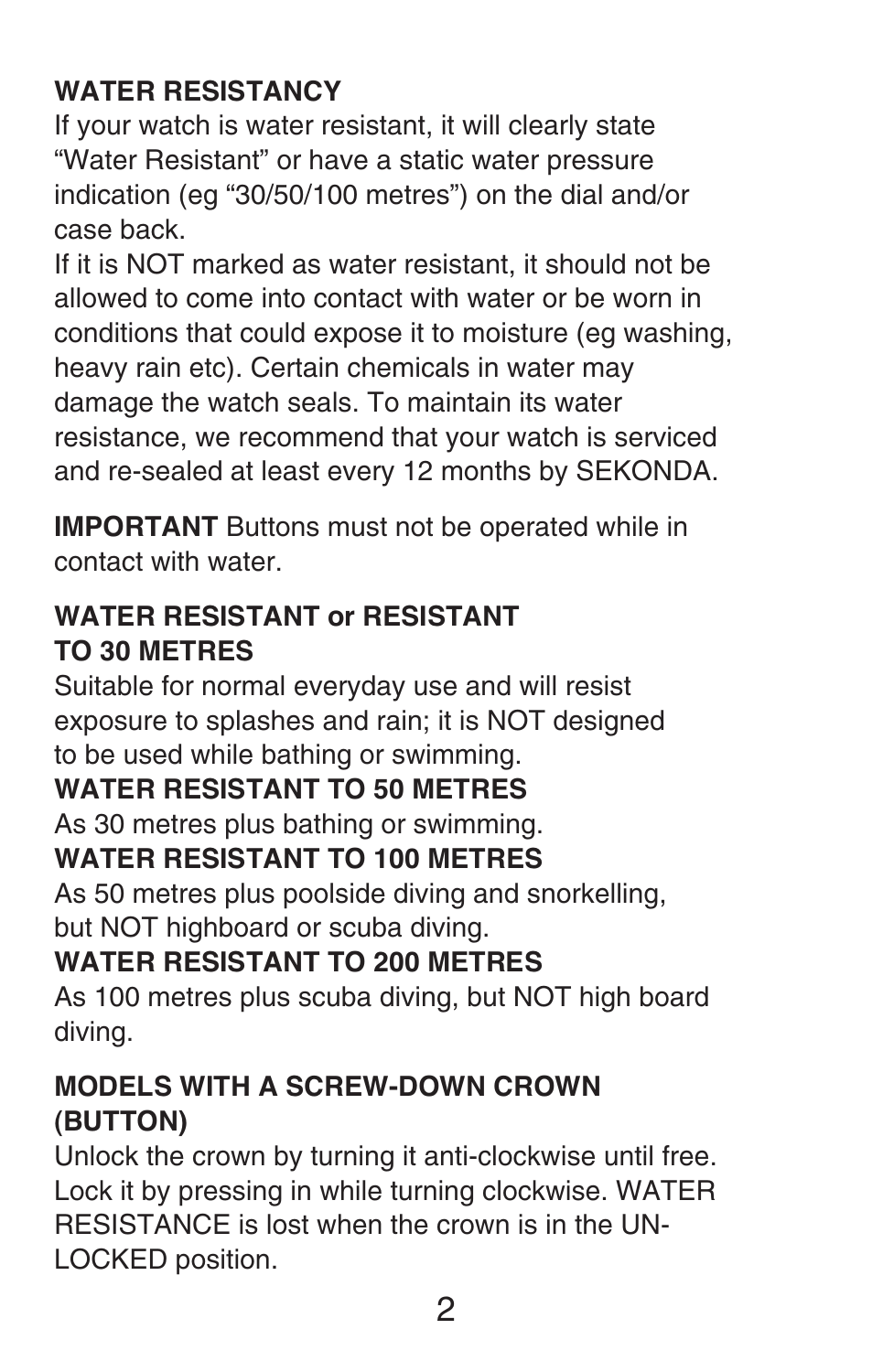#### **OPERATING AND ADJUSTING YOUR WATCH**

Your quartz analogue watch is powered by a battery which was inserted at the time of manufacture and will require periodic replacement. New batteries can be supplied and fitted by your nearest SEKONDA stockist.

#### **Quartz analogue watches do NOT require winding.**

The button is used for hand/function setting only. When in use, ensure that the button is pushed FULLY IN to position "A". Failure to do so can result in excessive battery drain or damage to the hand setting/date mechanism.

The instructions and diagrams on the following pages are designed to demonstrate the adjustment of all models within our range.

**Your watch may not have all of the characteristics shown and may have other buttons and dials in addition to those shown on individual diagrams.**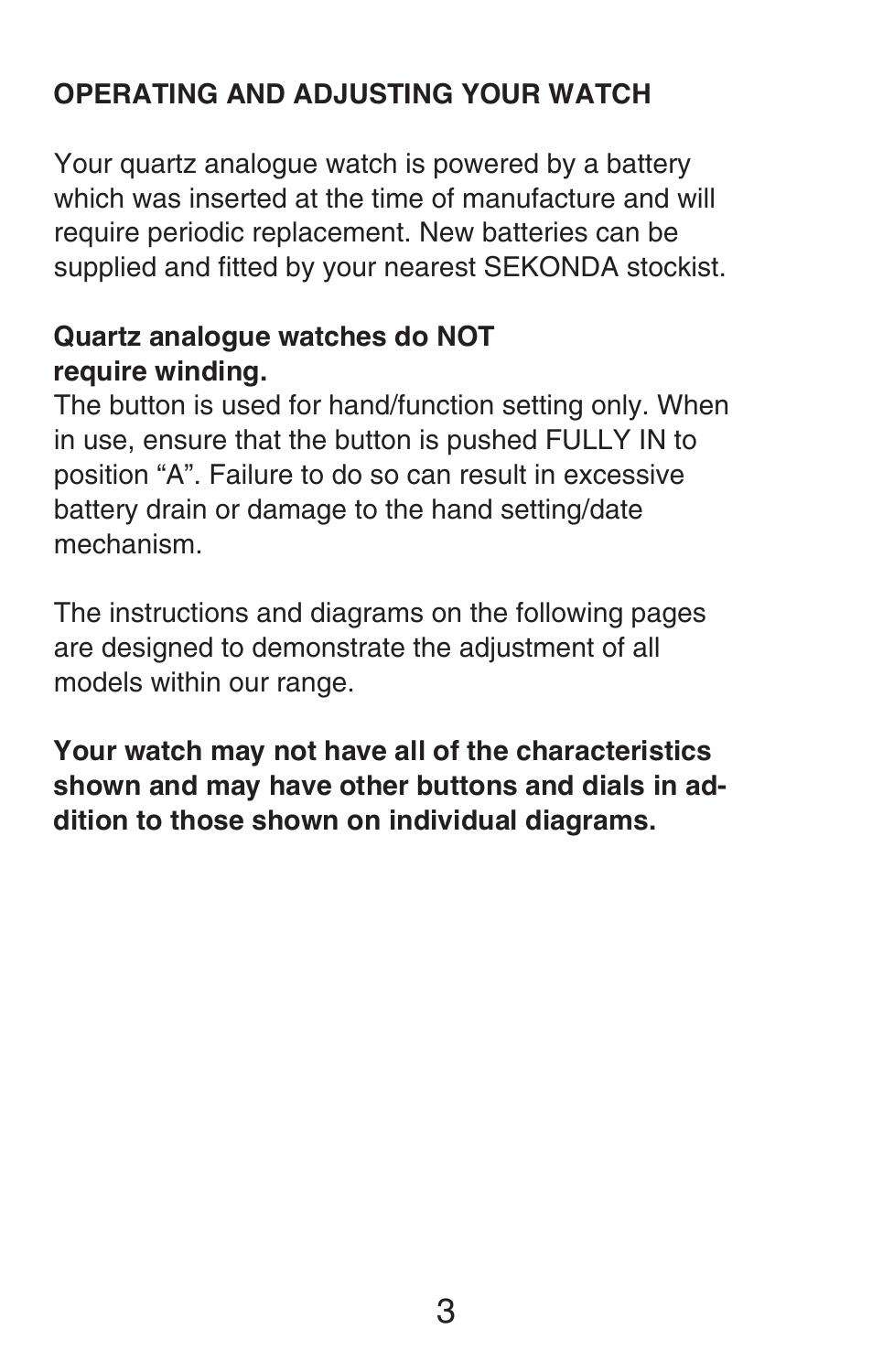#### **QUARTZ NON-DATE WATCH TIME SETTING:**

- Pull button out to position "B".
- Advance hands to correct time.
- Return button to position "A".



#### **QUARTZ DATE WATCH**

#### **DATE SETTING:**

- Pull button out to position "B".
- Turn clockwise or anti-clockwise to set correct date.
- Return button to position "A".

**NOTE:** Do not use this function between 8.30 pm

and 1.30 am as date change cycle is in progress.

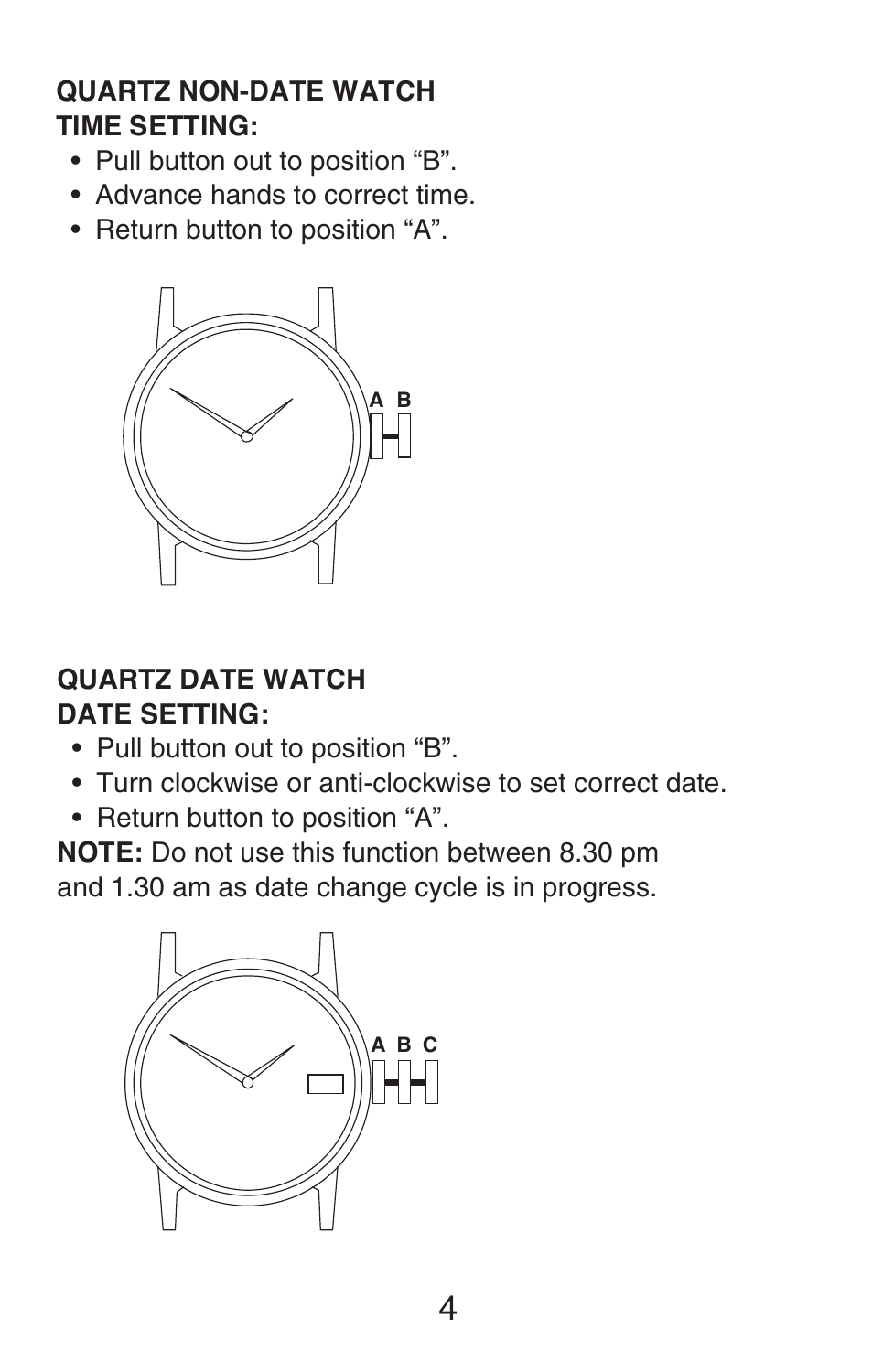#### **DAY/DATE MOON PHASE WATCH MOON PHASE SETTING:**

- Pull button out to position "B".
- Turn button clockwise to set correct moonphase (see enclosed leaflet for dates of moonphase).
- Return button to position "A".

#### **DATE CORRECTION:**

- Pull button out to position "B".
- Turn button anti-clockwise to set date.
- Return button to position "A".

#### **DAY/TIME SETTING:**

- Pull button out to position "C".
- Turn hands forwards until correct day and time are reached.
- Return button to position "A".

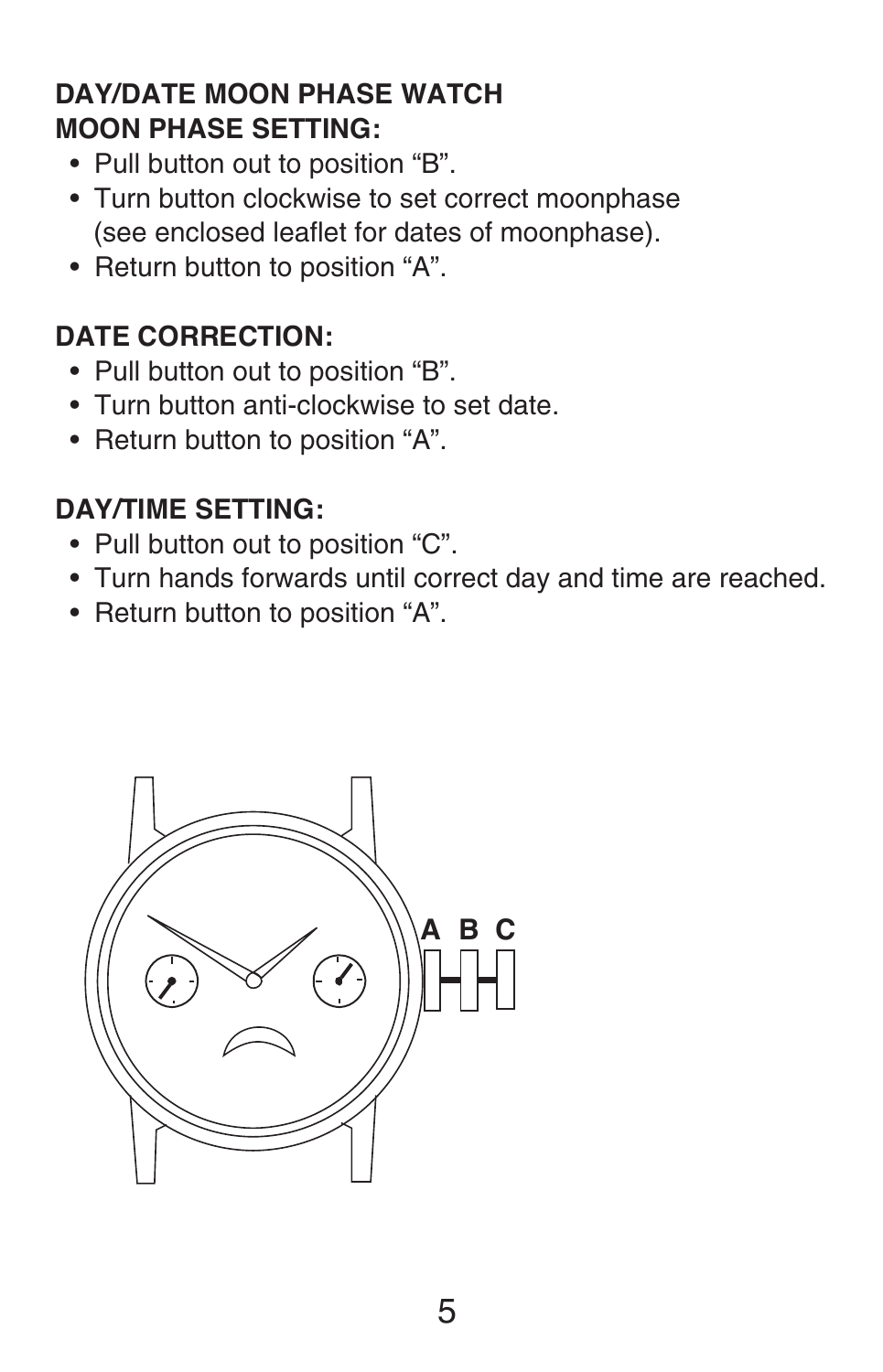#### **QUARTZ 3 EYE CHRONOGRAPH WITH DATE TIME/DATE SETTING:**

See instructions on pages 4 and 5.

#### **OPERATING CHRONOGRAPH:**

- Push PB1 to start/stop chronograph.
- Push PB2 to reset.

#### **CHRONOGRAPH ZERO RESET:**

- Pull button out to position 'C' (Chrono second hands return to zero position).
- Push PB1 to set Chrono second hand to 12.00 (zero) position.
- Return button to position 'A'.
- Push PB2 to set Chrono minute to 12.00 (zero) position.

### **HAND DISPLAYS**

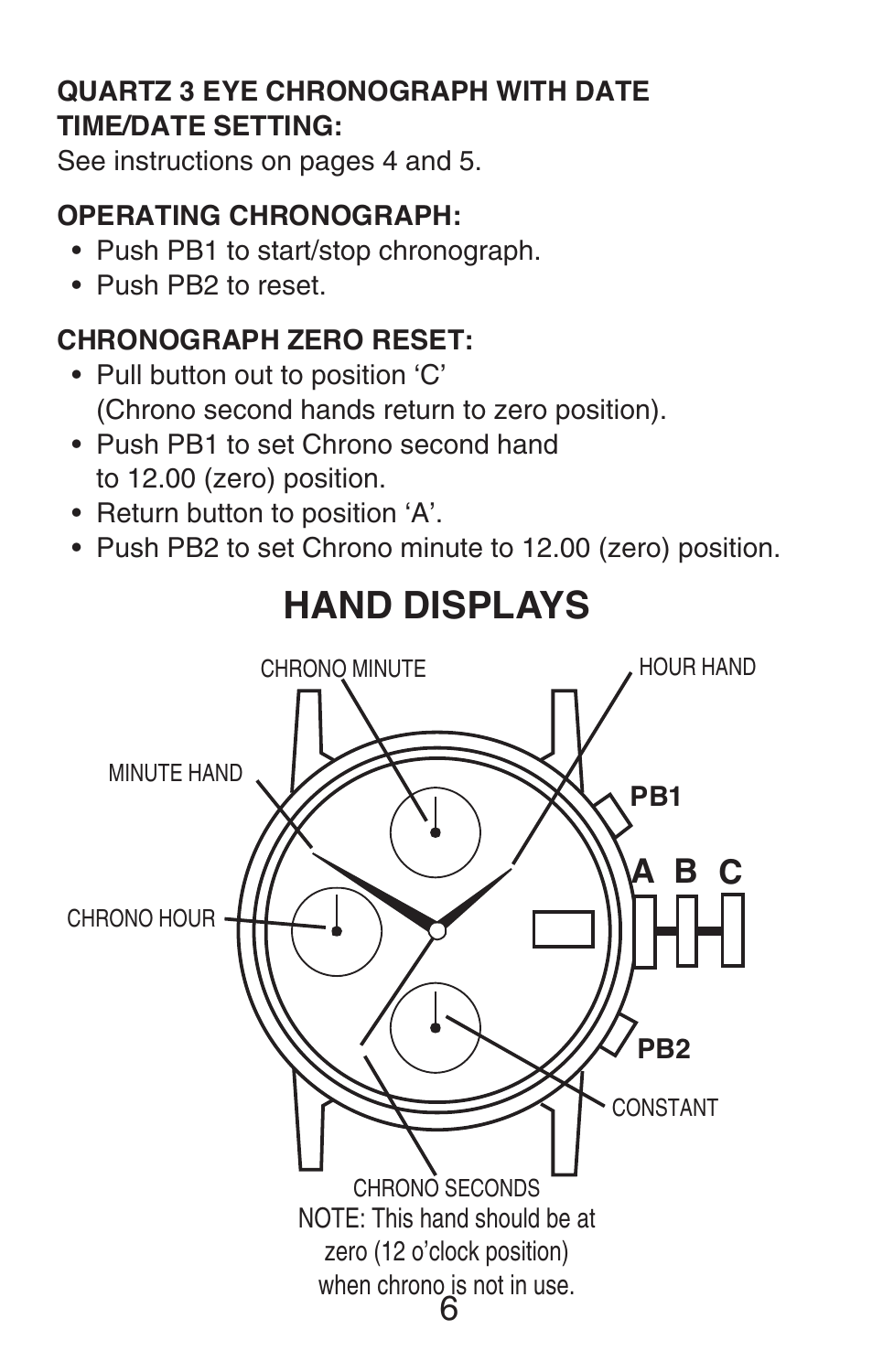#### **QUARTZ DAY/DATE WATCHES TIME SETTING:**

- Pull button out to position "C".
- Advance hands to correct time.
- Return button to position "A".

#### **DAY/DATE SETTING:**

- Pull button out to position "B".
- Turn clockwise or anti-clockwise to set correct date.
- Turn clockwise or anti-clockwise to set correct day.

**NOTE:** Days of the week can be set in English or Spanish. Once set the watch will automatically indicate the day in the chosen language.

• Return button to position "A".

**NOTE:** Do not set day/date between 8.30 pm and 5.00 am as day/date change cycle is in progress.

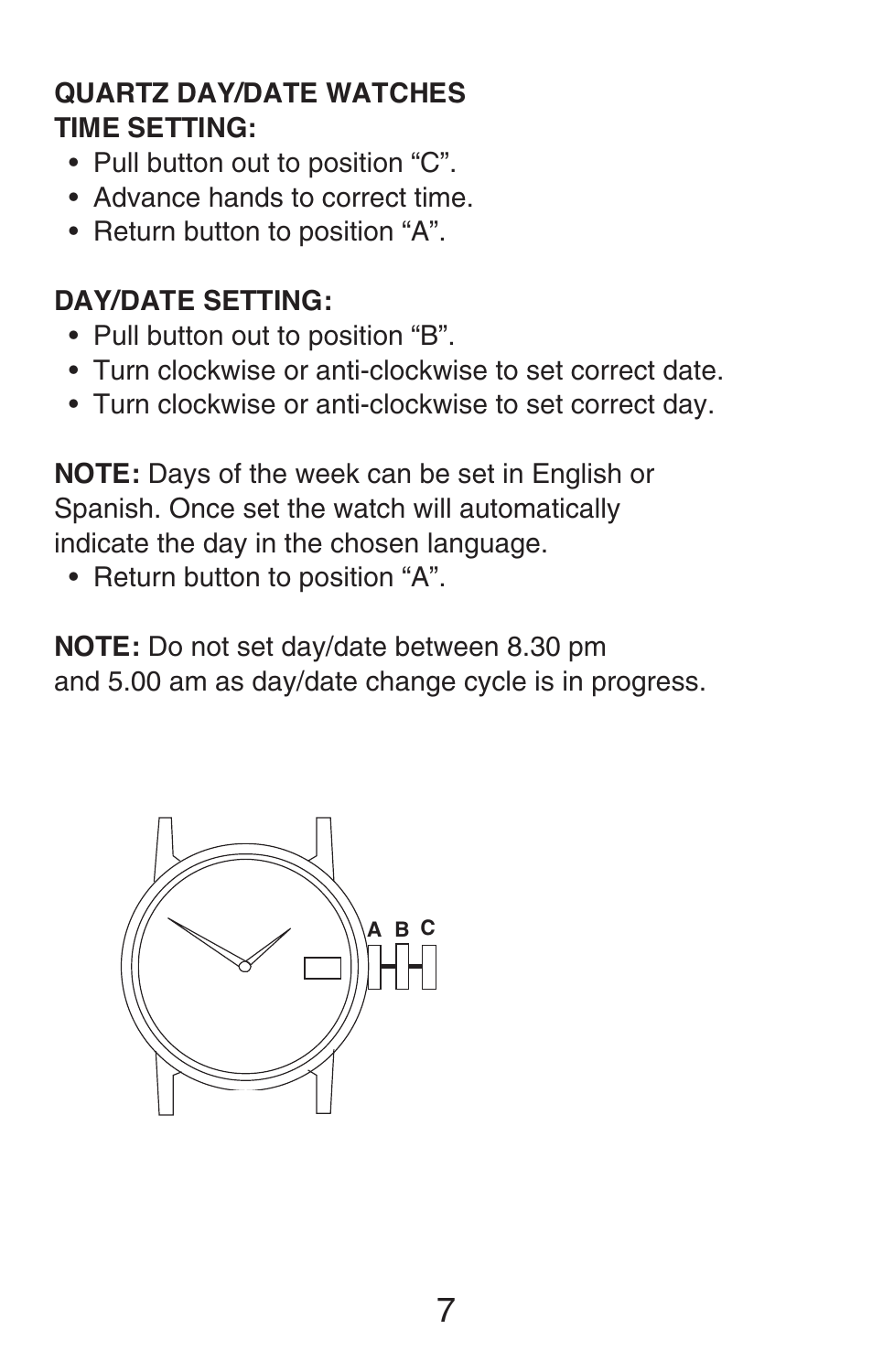#### **QUARTZ "TWO-EYE" (MONTH & DAY) WITH DATE WATCH DAY & TIME SETTING:**

- Pull button out to position "C".
- Turn button to advance hands until day changes; repeat until correct day and time is shown.
- Return button to position "A".

#### **DATE & MONTH SETTING:**

- Pull button out to position "B".
- Turn button clockwise until month changes (every 31 days).
- Repeat until correct month and date are shown.
- Return button to position "A".



#### **QUARTZ "TWO-EYE" (DAY & DATE) WATCH**

**IMPORTANT –** The position of the day/date "eyes" referred to in these instructions MAY BE REVERSED on certain Models.

#### **DATE IN RIGHT EYE – DAY & TIME SETTING:**

- Pull button out to position "C".
- Turn button to advance hands until day changes; repeat until correct day and time is shown.
- Return button to position "A".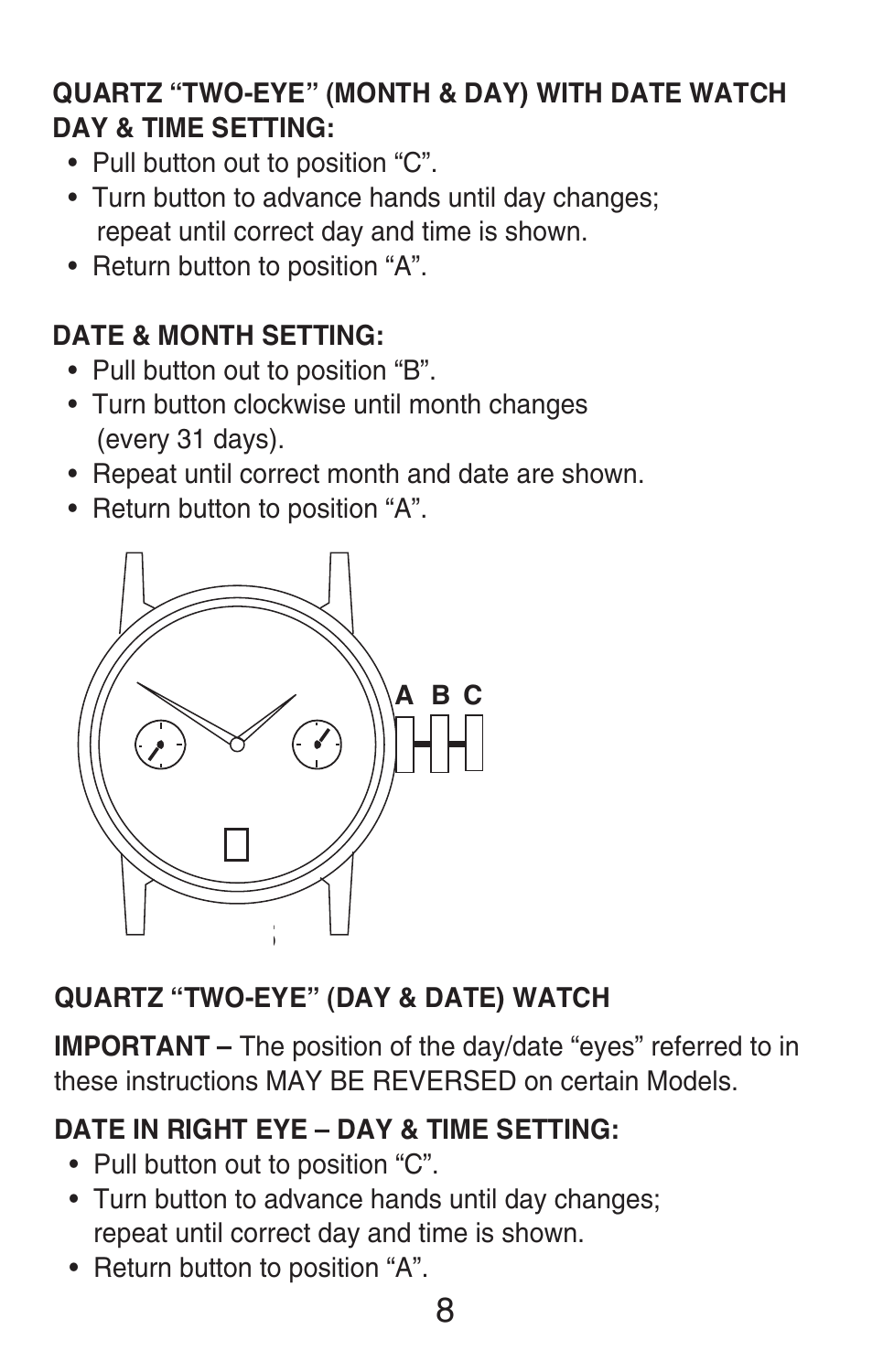#### **QUARTZ "TWO-EYE" (DAY & DATE) WATCH (continued) DATE IN RIGHT EYE (continued) DATE SETTING:**

- Pull button out to position "B".
- Turn button clockwise until date changes.
- Repeat until correct date is shown.
- Return button to position "A".

#### **DATE IN LEFT EYE**

#### **TIME SETTING:**

- Pull button out to position "C".
- Turn button to advance hands.
- Return button to position "A".

#### **DAY/DATE SETTING:**

- Pull button out to position "B".
- Turn button anti-clockwise to set correct DAY.
- Turn button clockwise to set correct DATE.
- Return button to position "A".

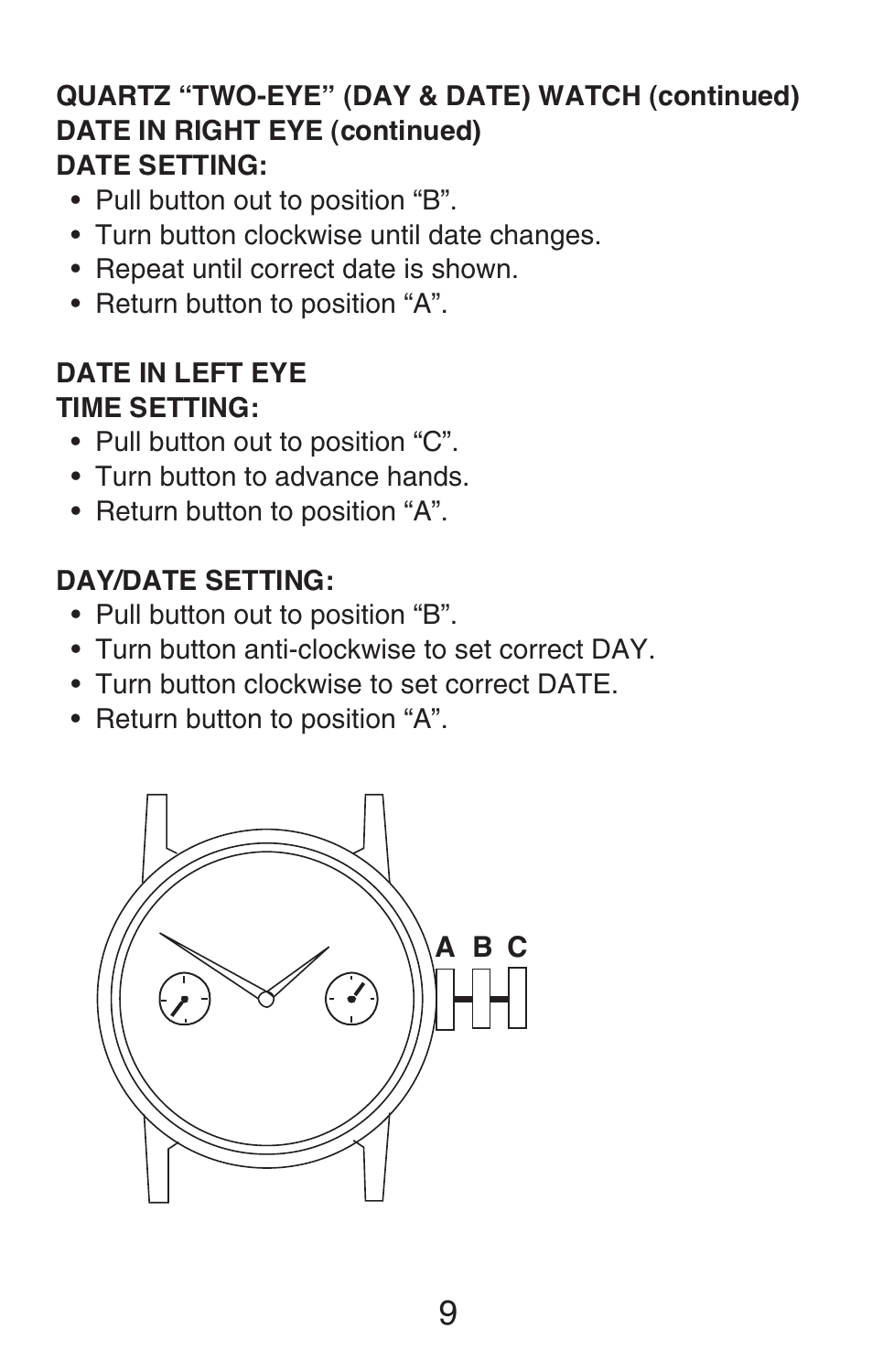#### **MODELS WITH ELECTRO LUMINESCENT DISPLAY (E.L.D.) FACILITY**

#### **NON-DATE MODELS**

#### **TIME SETTING:**

• See instructions on page 4.

#### **DATE MODELS**

#### **TIME/DATE SETTING:**

• See instructions on pages 4 and 5.



### **Fig 1 E.L.D. DISPLAY**

• Press PB1 to activate display (Display only visible in subdued light).

**Note:** Display should only be activated for short periods, e.g. 1 or 2 seconds as excessive use will greatly reduce the life of the battery.

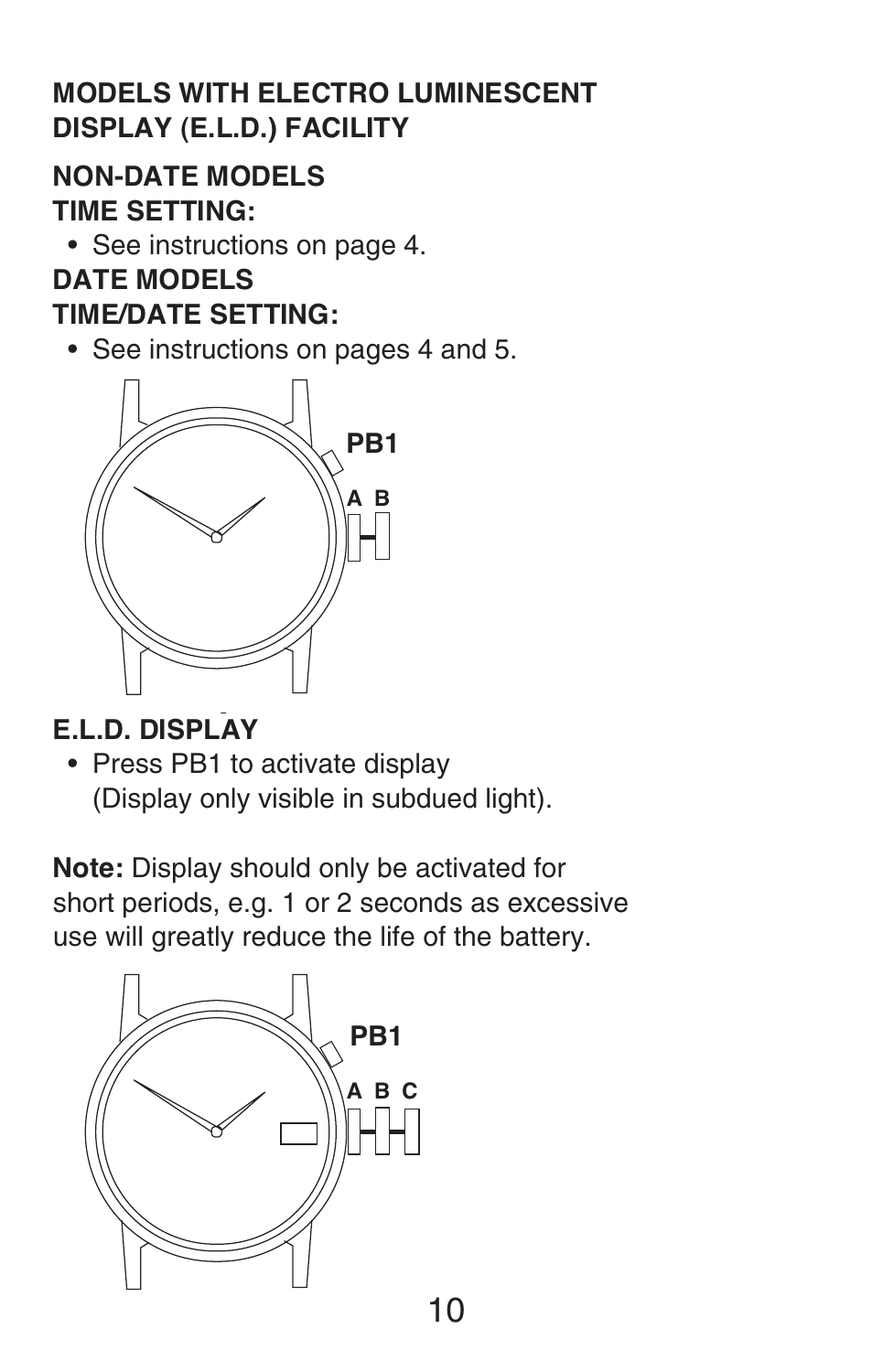#### **E.L.D. – THREE EYE WITH DAY-DATE-24 HOUR FUNCTIONS**

#### **DAY SETTING:**

- Pull button out to position "C".
- Turn button clockwise to advance hands.
- Continue until correct day is shown.
- Return button to position "A".

NOTE: Date change takes place between approximately midnight and 5.30 am.

#### **TIME/24 HR FUNCTION SETTING:**

- Pull button out to position "C".
- Turn button clockwise to set the hour, minute and 24

hour hands to the correct time. \*When setting the hour hand, be sure to check that the 24 hour hand is set

properly. (E.G. 12 midnight = 24.00 hrs)

• Return button to position "A".

NOTE: When setting the minute hand first advance it 4 to 5 minutes ahead of the desired time and then turn it back to the exact minute.

#### **DATE (QUICK CHANGE FUNCTION) SETTING:**

- Pull button out to position "B".
- Turn button anti-clockwise to advance date hand to correct date.
	- Return button to position "A".

#### **E.L.D. DISPLAY:**

See instructions on page 10.

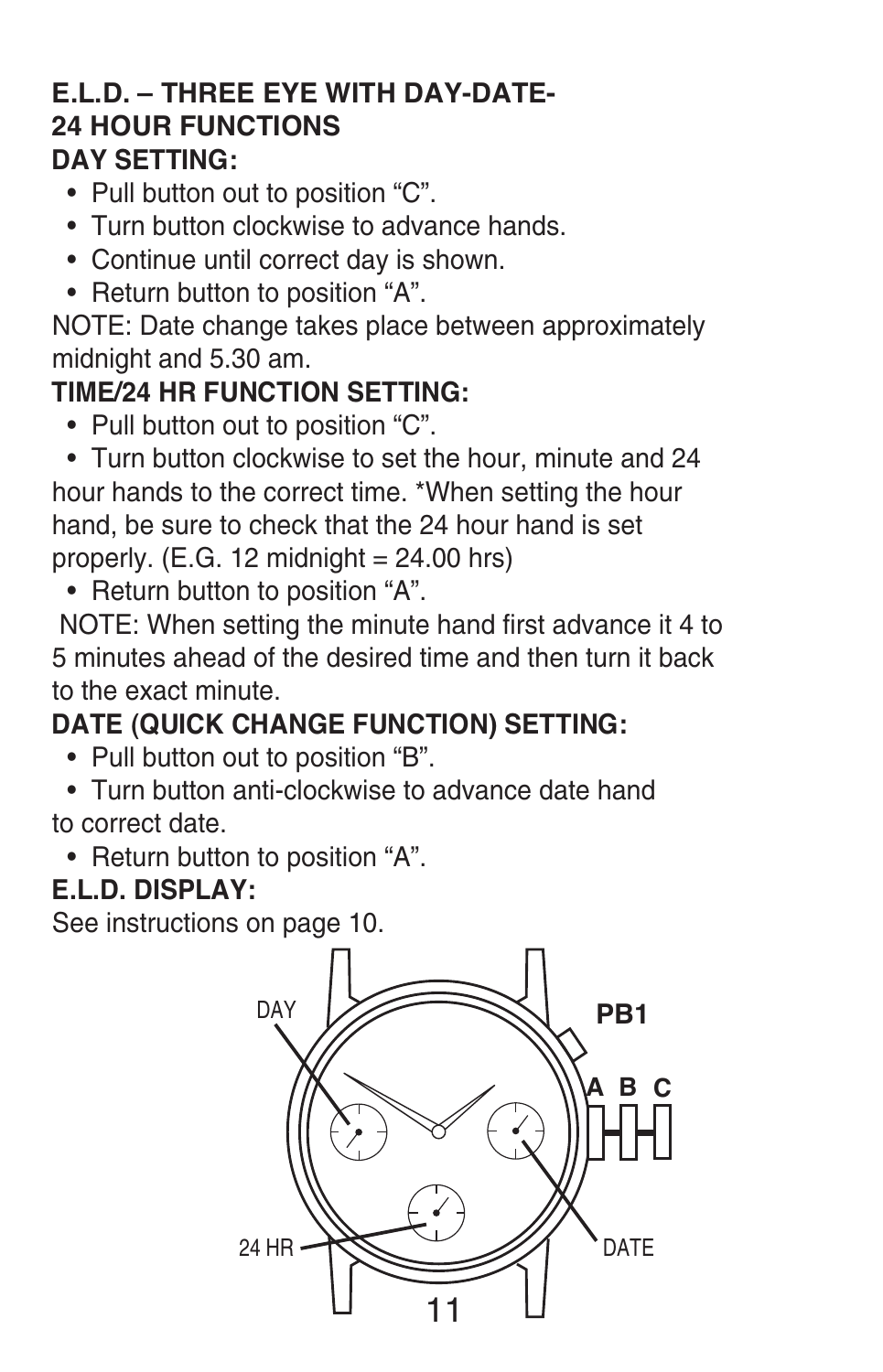**MULTIPLE CLASPS Some of our bracelet models are now fitted with a multiple clasp system which is designed to make bracelet adjustment easier for you.**

**To reduce the size of the bracelet simply open and remove one or both of the adjustable clasps indicated as (A) and (B) on the diagram.**

**Should you feel that your bracelet is in need of further adjustment, please follow the procedures in Instruction 3 of the bracelet gauge includued in this leaflet.**

**B**

**A**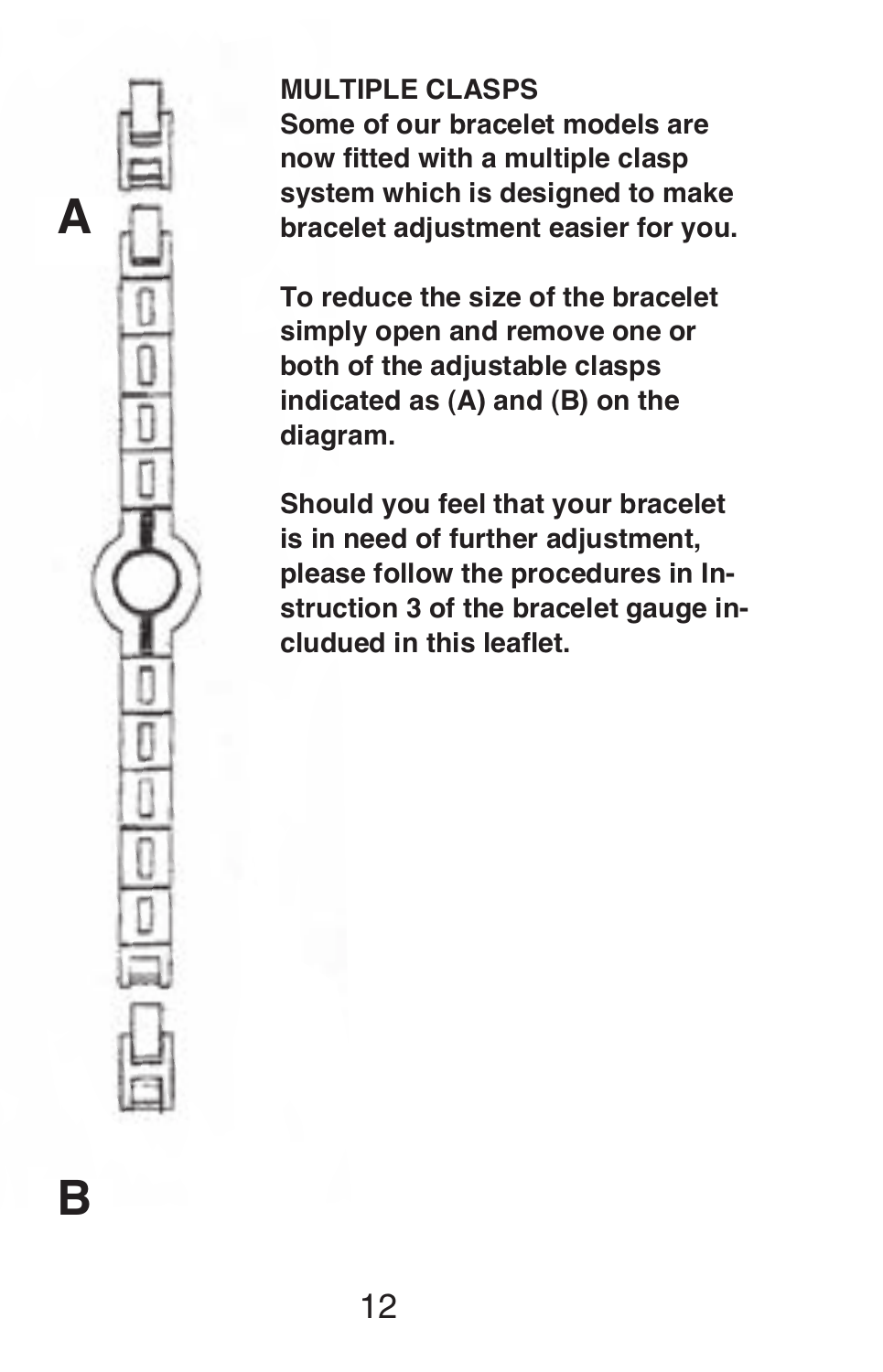

#### **Guarantee**

Block Capitals

Name

**Address** 

Post Code

Day time Phone

T.P. (UK) Ltd, Alexander House, Chartwell Drive, Wigston, Leicester LE18 2EZ

#### **Important**

This guarantee should be retained by the owner of the watch and should be sent to Sekonda together with the watch and £4.00 to cover handling and postage when service under guarantee is required. Please refer to page 1 of the instruction guide for further information on service under quarantee. This guarantee does not affect your statutory rights.